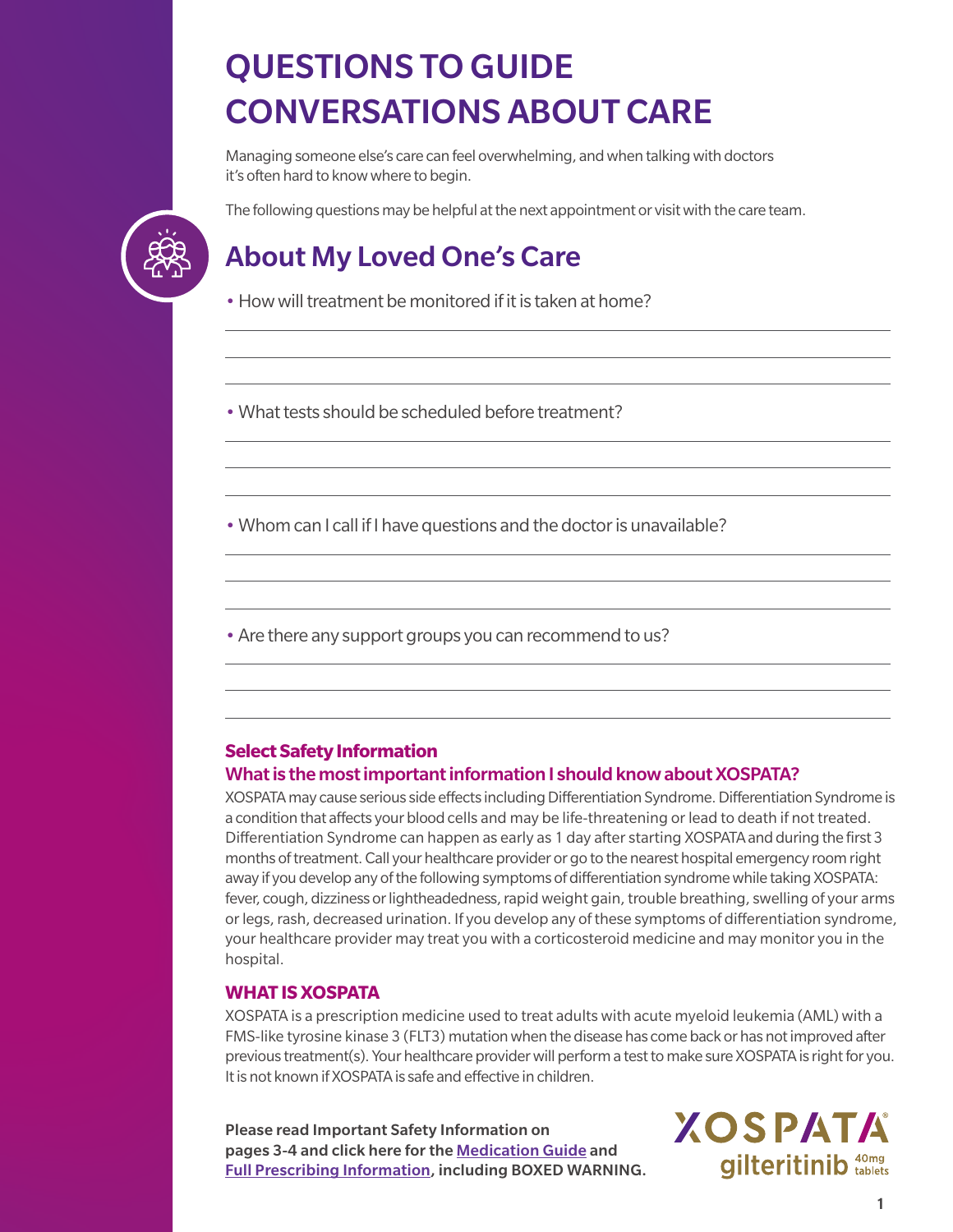

## About XOSPATA

• When will we know if XOSPATA is working?

• How will XOSPATA work differently from chemotherapy?

• What symptoms or side effects should we look out for?

• Who can help me find information about financial assistance programs?

Feel free to write down other questions here:

#### **Select Safety Information** Who should not take XOSPATA?

Do not take XOSPATA if you are allergic to gilteritinib or any of the ingredients in XOSPATA.

Please read Important Safety Information on pages 3-4 and click here for the [Medication Guide](https://astellas.us/docs/Xospata_U.S.MedicationGuide(PatientInformation).pdf) and [Full Prescribing Information,](https://astellas.us/docs/xospata.pdf) including BOXED WARNING. **XOSPATA gilteritinib** tablets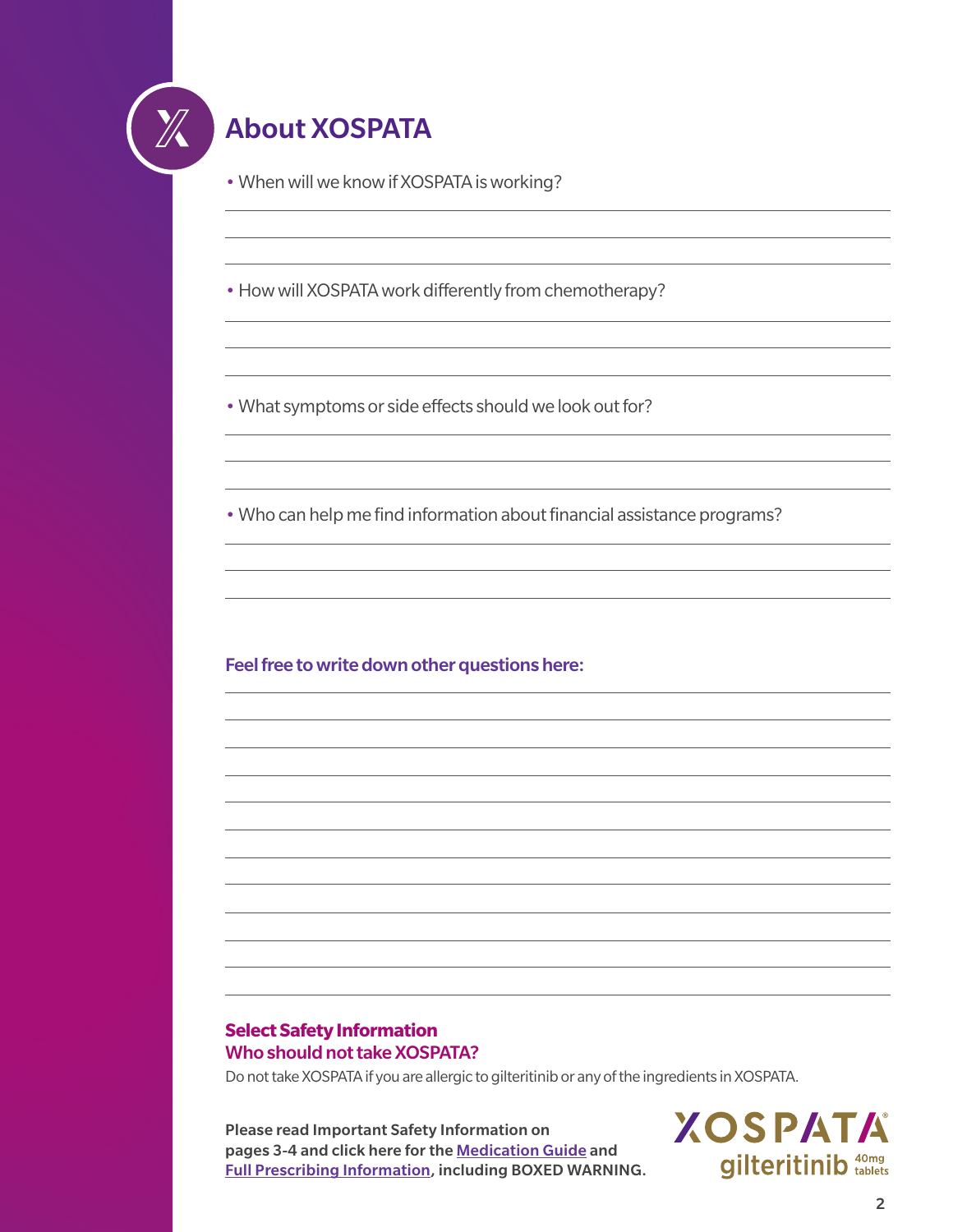#### **WHAT IS XOSPATA**

XOSPATA is a prescription medicine used to treat adults with acute myeloid leukemia (AML) with a FMS-like tyrosine kinase 3 (FLT3) mutation when the disease has come back or has not improved after previous treatment(s). Your healthcare provider will perform a test to make sure XOSPATA is right for you. It is not known if XOSPATA is safe and effective in children.

### **IMPORTANT SAFETY INFORMATION**

#### What is the most important information I should know about XOSPATA?



XOSPATA may cause serious side effects including Differentiation Syndrome. Differentiation Syndrome is a condition that affects your blood cells and may be life-threatening or lead to death if not treated. Differentiation Syndrome can happen as early as 1 day after starting XOSPATA and during the first 3 months of treatment. Call your healthcare provider or go to the nearest hospital emergency room right away if you develop any of the following symptoms of differentiation syndrome while taking XOSPATA: fever, cough, dizziness or lightheadedness, rapid weight gain, trouble breathing, swelling of your arms or legs, rash, decreased urination. If you develop any of these symptoms of differentiation syndrome, your healthcare provider may treat you with a corticosteroid medicine and may monitor you in the hospital.

#### Who should not take XOSPATA?



Do not take XOSPATA if you are allergic to gilteritinib or any of the ingredients in XOSPATA.

#### What are the possible side effects of XOSPATA?

XOSPATA may cause serious side effects including:

• See "What is the most important information I should know about XOSPATA?" above.



• Posterior Reversible Encephalopathy Syndrome (PRES). If you take XOSPATA, you may be at risk of developing a condition involving the brain called PRES. Tell your healthcare provider right away if you have a seizure or quickly worsening symptoms such as headache, decreased alertness, confusion, reduced eyesight, blurred vision, or other visual problems. Your healthcare provider will do a test to check for PRES. Your healthcare provider will stop XOSPATA if you develop PRES.



• Changes in the electrical activity of your heart called QTc prolongation. QTc prolongation can cause **irregular heartbeats that can be life-threatening.** Your healthcare provider will check the electrical activity of your heart with a test called an electrocardiogram (ECG) before you start taking XOSPATA and during your treatment with XOSPATA. Tell your healthcare provider right away if you feel dizzy, lightheaded, or faint. The risk of QT prolongation is higher in people with low blood magnesium or low blood potassium levels. Your healthcare provider will do blood tests to check your potassium and magnesium levels before and during your treatment with XOSPATA.



• Inflammation of the pancreas (pancreatitis). Tell your healthcare provider right away if you have severe stomach (abdomen) pain that does not go away. This pain may happen with or without nausea and vomiting.

#### The most common side effects of XOSPATA include:

- 
- Tiredness Shortness of breath Pizziness Shortness of breath Pizziness
- 
- Pain or sores in mouth or throat Cough Vomiting Vomiting
- Swelling of arms or legs  **Constipation** Constipation Constitution Decreased urination
- 
- -
- Changes in liver function tests Rash Rash Eye problems
- Joint or muscle pain **Diarrhea** Diarrhea **Headache** Headache
	-
- Fever Pressure Nausea Nausea Pressure Low blood pressure
	-
	-

**XOSPATA gilteritinib** tablets

Please read Important Safety Information on page 4 and click here for the [Medication Guide](https://astellas.us/docs/Xospata_U.S.MedicationGuide(PatientInformation).pdf) and [Full Prescribing Information](https://astellas.us/docs/xospata.pdf), including BOXED WARNING.